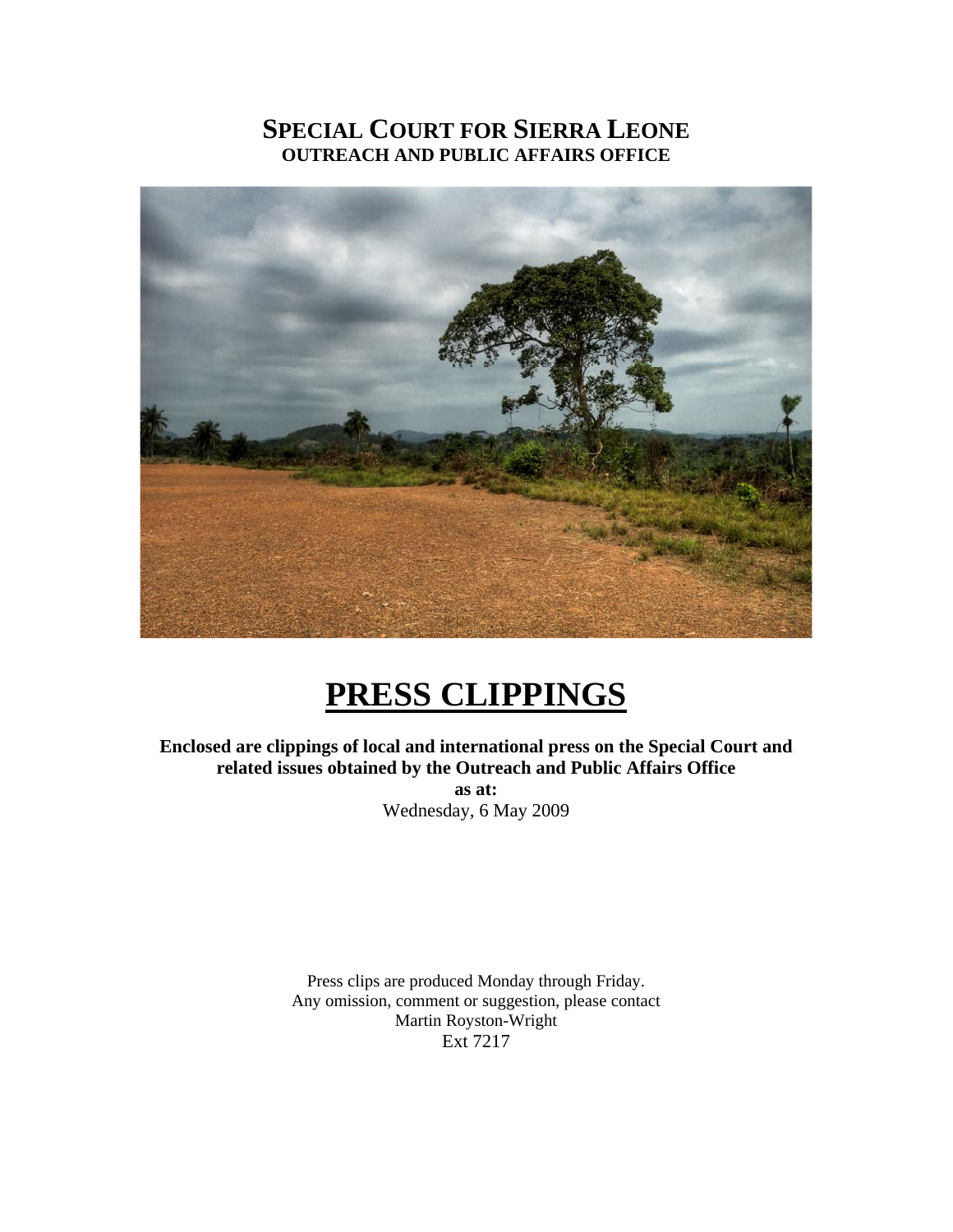| <b>Local News</b>                                                 |            |
|-------------------------------------------------------------------|------------|
| Special Court Prosecutors Train Northern Police Prosecutors / OTP | Page 3     |
| Women, Peace & Security / Awareness Times                         | Page 4     |
| Institute of International Law Established / Concord Times        | Page 5     |
| Salone Institute of International Law Inaugurated / Awoko         | Page 6     |
| <b>International News</b>                                         |            |
| "We're Coming Back Home" / Cocorioko                              | Pages 7-8  |
| UNMIL Public Information Office Media Summary / UNMIL             | Pages 9-15 |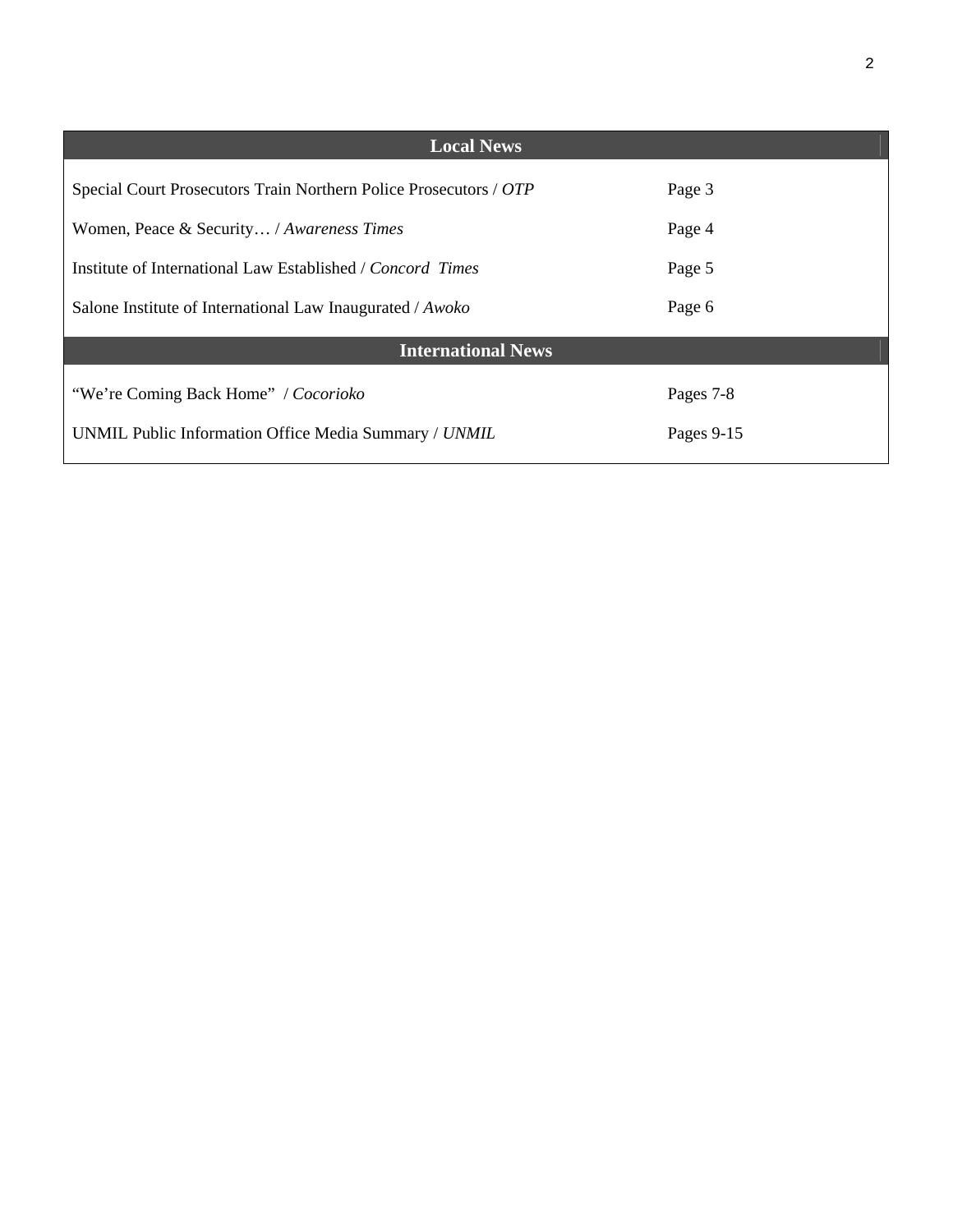## **SPECIAL COURT FOR SIERRA LEONE OFFICE OF THE PROSECUTOR**

# **PRESS RELEASE**

**Freetown, 5 May 2009** 

## **Special Court Prosecutors Train Northern Police Prosecutors**

Prosecutors of the Special Court for Sierra Leone travelled over the weekend to the provincial



headquarters of Makeni to train more than 40 northern police officials in the theory and practice of police prosecution.

The training, led by Deputy Prosecutor Joseph Fitzgerald Kamara and held in cooperation with the Sierra Leone Police, focused on the fundamentals of police prosecution, including the management of witnesses and victims and d ealing with gender-based crime.

"As the Court comes close to completing its mandate, we are looking to leave a legacy for the people of Sierra Leone, to strengthen the institutions of justice," Kamara said. "This includes not only the judiciary, but also other institutions such as the police and prisons officials."

The Office of the Prosecutor will conduct future trainings in the south and east of the country, and in Freetown.

#END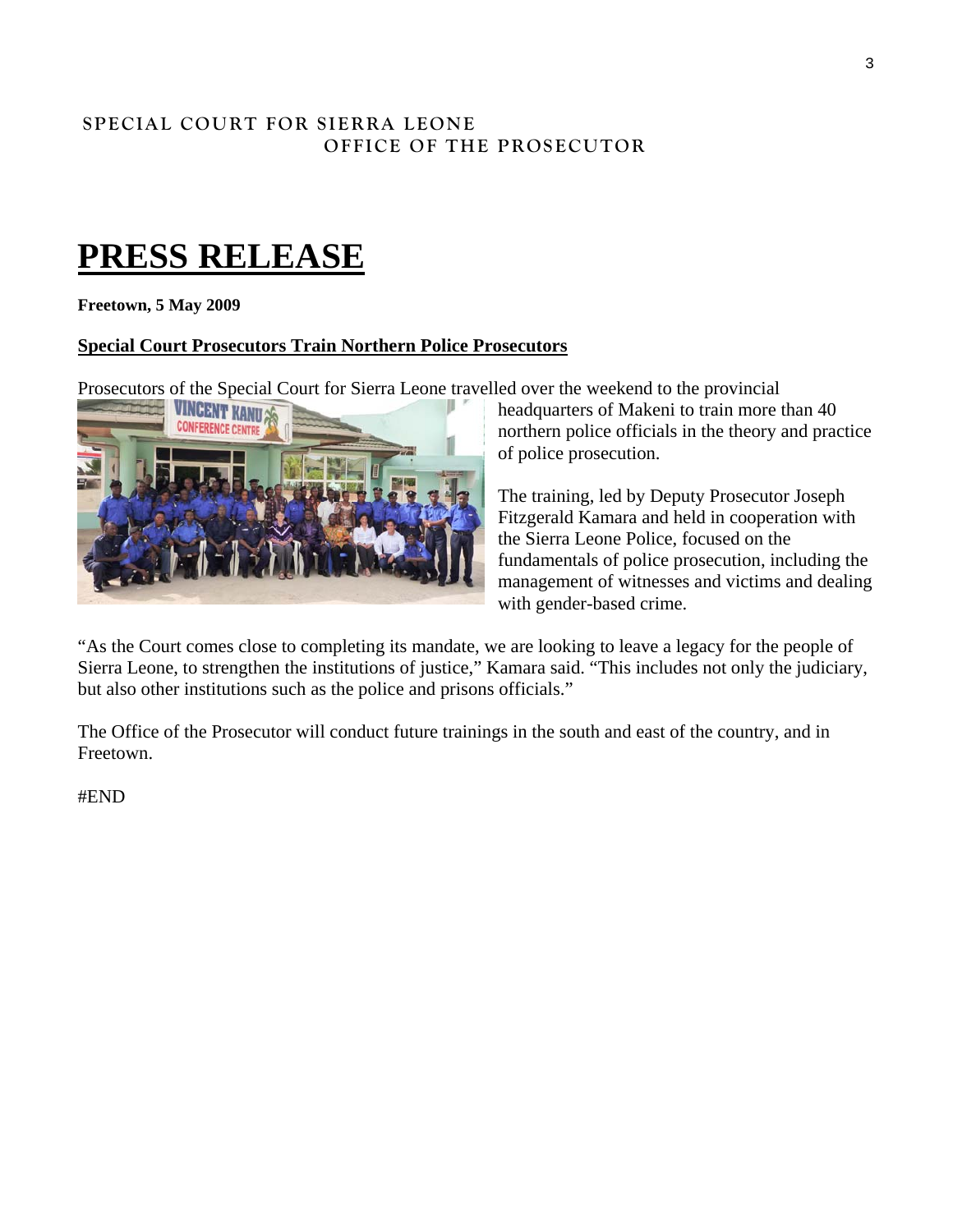## Awareness Times Wednesday, 6 May 2009

**Awareness Times** Wednesday 6th May 2009 Women, Peace & Security **Actualising UN Security Council Resolution 1325 in Sierra Leone** 

In war, men more often than not suffer only one consequence-death. On the other hand, in addition to being killed, women are subjected to the most despicable and horrendous violations including but not limited to rape, abduction, gang rape, sexual slavery, forced marriage, and at times forced conscription. These dreadful and inerasable images from the civil wars of the 1990s that engulfed the former Yugoslavia, Rwanda, Sierra Leone, Liberia, among others galvanised women not only from wartorn societies, but around the globe to lobby and demand from national governments, sub-regional and regional organisations and the UN Security Council that women's rights should be protected not only in war but also during peace times. Their efforts resulted in the unanimous adoption of UN Security Council Resolution 1325 on "Women, Peace and Security" on 31st October 2000.

Although Resolution 1325 builds on previous conventions and treaties such as the Convention Eliminating Discrimination Against Women (CEDAW), the Beijing Platform for Action, the Windhoek Declaration and the Namibia Plan of Action on Mainstreaming a Gender Perspective in Multidimensional Peace Support Operations, among others, it is unique and historic because it is the first UN resolution to focus specifically on the impact of war and conflict on women's lives, as well as their contributions to peacebuilding efforts at the local level. The resolution seeks to protect women's rights in post-conflict societies as well as promote their participation in reconstruction and recovery processes. The resolution is being implemented by the Security Council, the Secretary General of the UN, Member States, non state actors including Civil Society Organisations and parties to armed conflicts. The 18 paragraph resolution focuses on four interrelated areas: the participation of women in decision making and formal peace processes, gender perspectives and training in peace keeping, the protection of women, and gender mainstreaming in the UN.

The resolution stresses the need to increase women's participation in decision-making levels in the prevention, management and resolution of conflicts. It emphasises the need to adopt a gender perspective in the design of refugee camps, in repatriation and resettlement, in post-conflict reconstruction, disarmament, demobilisation and reintegration. It further calls on parties to armed conflict to respect international humanitarian law and adopt special measures to protect women and girls from gender-based violence, particularly rape, end impunity and prosecute those responsible for war crimes including sexual and other violence against women and girls. It calls for the inclusion of women in UN field-based operations, especially as military observers, civilian police, human rights and humanitarian officials; and the adoption of measures to protect and respect the human rights of women and girls, in the constitution, the electoral system, the police and the judiciary

The significance of Resolution 1325 lies is in the way it weaves together the impact of war and conflict on women on one hand, and promotes their participation in various peace and security mechanisms such as in peace negotiations, constitutional and electoral reforms and reconstruction and reintegration processes on the other

Resolution 1325 is relevant in Sierra Leone not only because it is a post-war country, it has the added advantage of being one of the first beneficiaries of the Peacebuilding Commission's funding. This means that Sierra Leone is no longer considered as transiting from war but as a country moving to consolidate peace and sustainable development. As a result, our assessment of the implementation of Resolution 1325 is justified.

The sentencing of senior members of the three main factions in Sierra Leone's brutal civil war by the UN-backed Special Court for rape and other acts of sexual violence against women was a step in the right direction. However, the government's refusal to investigate the recent incidence of rape that occurred during political clashes in Freetown in March 2009 will roll back the gains women have achieved since the end of the war.

mpowerment

pathways<br>of women's

The sentencing of senior members of the three main factions in Sierra Leone's brutal civil war by the UNbacked Special Court for rape and other acts of sexual violence against women was a step in the right direction.

Since the official declaration ending the war in January 2002, two general and two local government elections have been held in which women played a pivotal role. However that has not translated into an adequate female representation in governance. Women comprise only ten percent of the current cabinet while 124-member legislature is made up of only 13.2 percent of women. That is down from the previous cycle. In the 2002 - 2007 Parliament, women constituted 14.5 per cent, 14.2 per cent of Cabinet Ministers and 30 per cent of Deputy Ministerial Positions.

At the local government level, in the 2004 - 2008 electoral cycle 11, 8 per cent of elected councillors were women, while only one woman served as Chair of a Council and two were elected Deputy Chairs. In the paramount chieftaincy elections of 2004, women won 7.4 per cent of the contested seats. In the current 2008 - 2012 local government elections, the number of female councillors increased to 18.9 per cent, with three elected as Deputy Chairs but none as Chair. The low participation rate of women in governance and public decision-making positions is not only below the Beijing bench mark of 30 per cent, but has affected the way women's issues are articulated in policy discourses and programme implementation.

Sierra Leone's report card in relation to the protection of women and girls from sexual and gender-based violence and abuse is much better than in the arena of governance. In 2001, the Family Support Unit was established within the Sierra Leone Police to respond to cases of domestic violence. Between 2003 and 2004 the Sierra Leone Law Reform Commission drafted a Bill on Sexual Offences. The Bill codified and modernised the law of rape, including marital rape, and made comprehensive provisions to deal with sexual offences. In 2007, Parliament passed the Domestic Violence Act. The Act criminalised domestic violence and provides protection for victims.

Sierra Leone's mediocre performance in the implementation of Resolution 1325 seven years after the end of the civil war and on the eye of the celebrated Resolution's 10th anniversary. demonstrates the need for a concerted effort to ensure government's commitment to implementing such an important international instrument for women's empowerment in post-war societies.

As a result, the Research Project Consortium on Women's Empowerment (RPC), which comprises a network of institutions and individuals based in West Africa, South Asia, Latin America, North Africa, the Middle East and the U.K, is taking the lead to launch a research project to monitor and evaluate the implementation of Resolution 1325 in post-conflict Sierra Leone. The research will critically analyse the activities and programmes of all actors responsible for the implementation of the resolution and make necessary recommendations to push the process forward. The RPC seeks to ask new questions about empowerment through dialogue with a diversity of actors, from grassroots women's movements to international agencies. Its research seeks to ground emerging understandings of empowerment in women's everyday lives, tracing the trajectories of policies affecting such and exploring promising stories of change to find out what works and why.

The RPC's research projects are built around four overarching themes: Conceptions of Women's Empowerment, Empowering Work, Building Constituencies for Equality and Justice and Changing Narratives of Sexuality.

Three projects are underway in Sierra Leone: Analysing Discourses of Empowerment in Post-Conflict Sierra Leone, Women in Local Governance and Measuring the Implementation of UN Security Council Resolution 1325. These are projects that should be allowed to succeed, if women are to get the foothold they deserve in the Sierra Leonean society.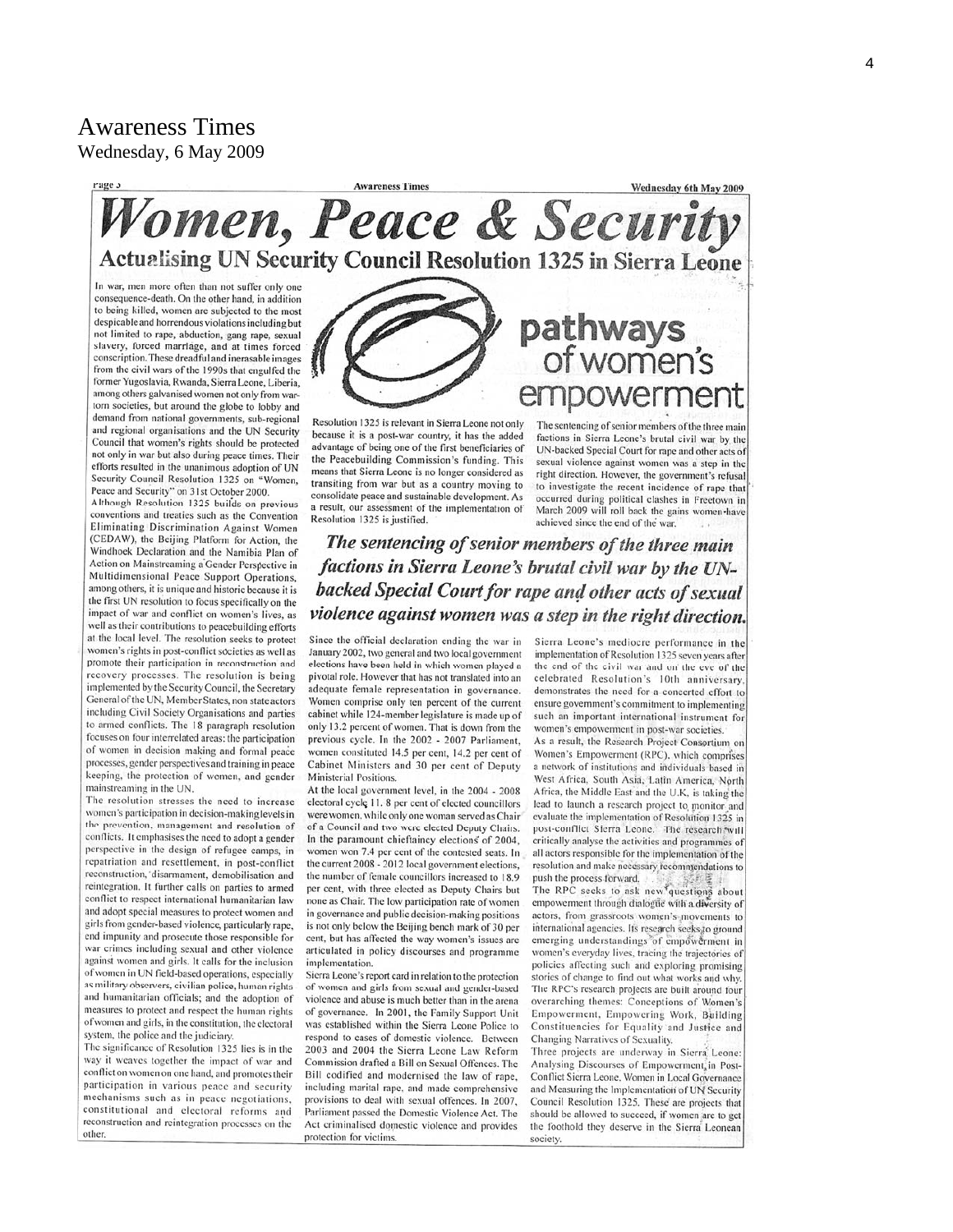Concord Times Wednesday, 29 April 2009

#### **Institute of International Law Established**

Ibrahim Tarawallie

Concord — An institute of international law, established to promote an understanding of the principles of international law and its progressive development, has been unveiled at the Special Court in Freetown.

Sierra Leone's former ambassador for legal affairs at the United Nations Alieu Ibrahim Kanu told his audience that the institute would serve as a center for academic excellence in the development of public international law.

He said the institute would build upon an increased awareness of the principles of international law by the people of the country who have experienced both civil conflict and its aftermath.

"It will create a vehicle through which the interest of Sierra Leoneans and others in the sub-region on international rule of law can further be explored," he said.

Kanu noted that the Special Court is not responsible for the institute, but its presence in the country has greatly contributed to the interest of Sierra Leoneans across the country in international law.

A statement from the President of the institute, Judge Abdul G. Koroma reads: "The institute aims at disseminating and advocating respect for international law, particular human rights and international humanitarian law." Relevant Links

 "It seeks to cooperate with all branches of the government, especially the ministry of foreign affairs and international cooperation in discharging the country's international obligations within the West African sub-region."

One of the vice president of the institute, Justice Bankole Thompson said the establishment and launching of the institute marks the beginning of series of milestones to be achieved.

He thanked Ambassador Kanu and his colleagues for the vision and initiative in establishing the institute in the country.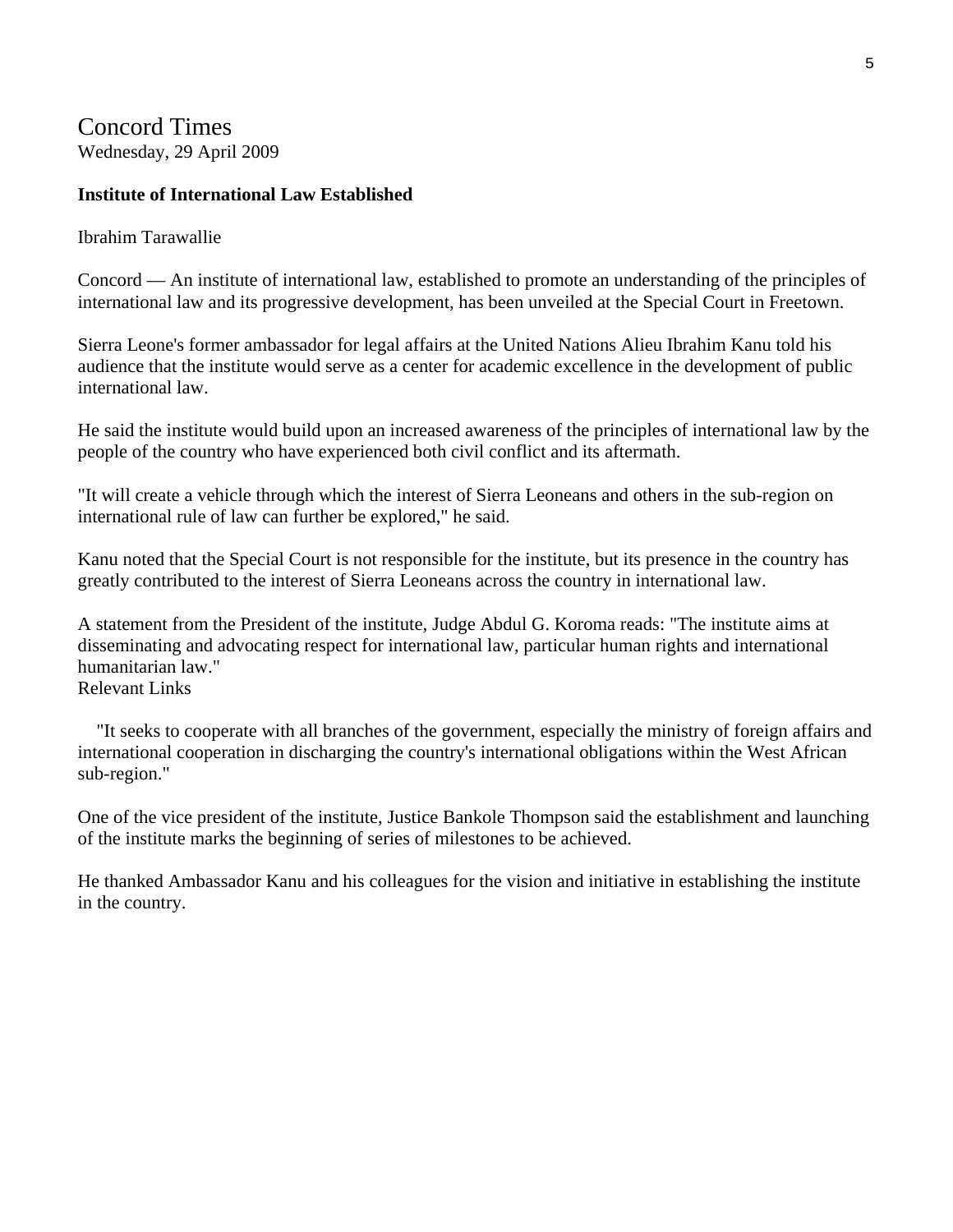Awoko Tuesday, 29 April 2009

#### **Salone Institute of International Law Inaugurated**

At the Special Court for Sierra Leone, the Sierra Leone Institute of International Law was inaugurated as a center intended to create a vehicle through which the interest of the country and others in the sub region on international rule of law can be further explored.

In his inaugural speech foundation member of the Institute Ambassador Allieu Kanu who was also the Chairman of the occasion said that the Institute of International law should also stand as a testament to the very impact that international law can have on the lives of individuals in the betterment of the human condition and on helping countries achieve sustainable peace and prosperity.

Ambassador Kanu stressed that a predictable legal system with a participatory law-making process, impartial law enforcement mechanisms and a fair, transparent and effective adjudication system is essential to the credibility of the law as a means to protect individuals against lawless acts of private individuals and organizations or the arbitrary use of State authority.

The Institute he went on will be a center for "academic excellence on International law in Sierra Leone and the region and will focus on the promotion of fundamental principles of international law and its progressive development."

The Chairman said that a strong rule of law, requires a strong foundation and fair and effective application of legal rules, and it also requires strong institutions to develop, support, strengthen and defend legal rules. Ambassador Allieu Kanu added that the fact that the court's legacy is something it has been concerned about from the very beginning sets the Special Court miles apart from any International court that has come before, and sets the bar very high for those that are coming after it.

He echoed that Special Court is not responsible for the Institute but its presence in the country has greatly contributed to the interest of Sierra Leoneans across the country in International law.

The President of the Institute Justice Abdul Koroma in his statement read by the MC Abdul Rahman Kamara, it was stated that because of the shocking civil war that it endured, the country made and continues to make, notable contributions to the international community's efforts to curb the illicit trade in small arms and light weapons, efforts to combat the child soldier phenomenon, efforts to regulate and combat the global trade in conflict diamonds and develop credible systems of individual accountability to assist societies transiting from "collective trauma" to "collective peace."

The aims and objectives of the institute President Kamara said was to "investigate and record our contribution to the development of international law. It also aims at disseminating and advocating respect for international law, particularly human rights and international humanitarian law, with a view to ensuring their respect and preventing their violation as we experienced during the civil war." The Institute he went on also aspires to work with other institutions of human rights, international humanitarian law, international justice, and members of the country's civil society to contribute to local and international dialogue, to advance the cause of human rights, justice and international rule of law in Sierra Leone. Justice Bankole Thompson one of the vice presidents of the institute said that the establishment of the institute as an autonomous institution, academic and professional entity can be perceived in a collateral context as the realization of a juristic vision of the architects of the Special Court, as an institution designed to arrest and eradicate the phenomenon of impunity that is now regrettably, the bane of modern civilization.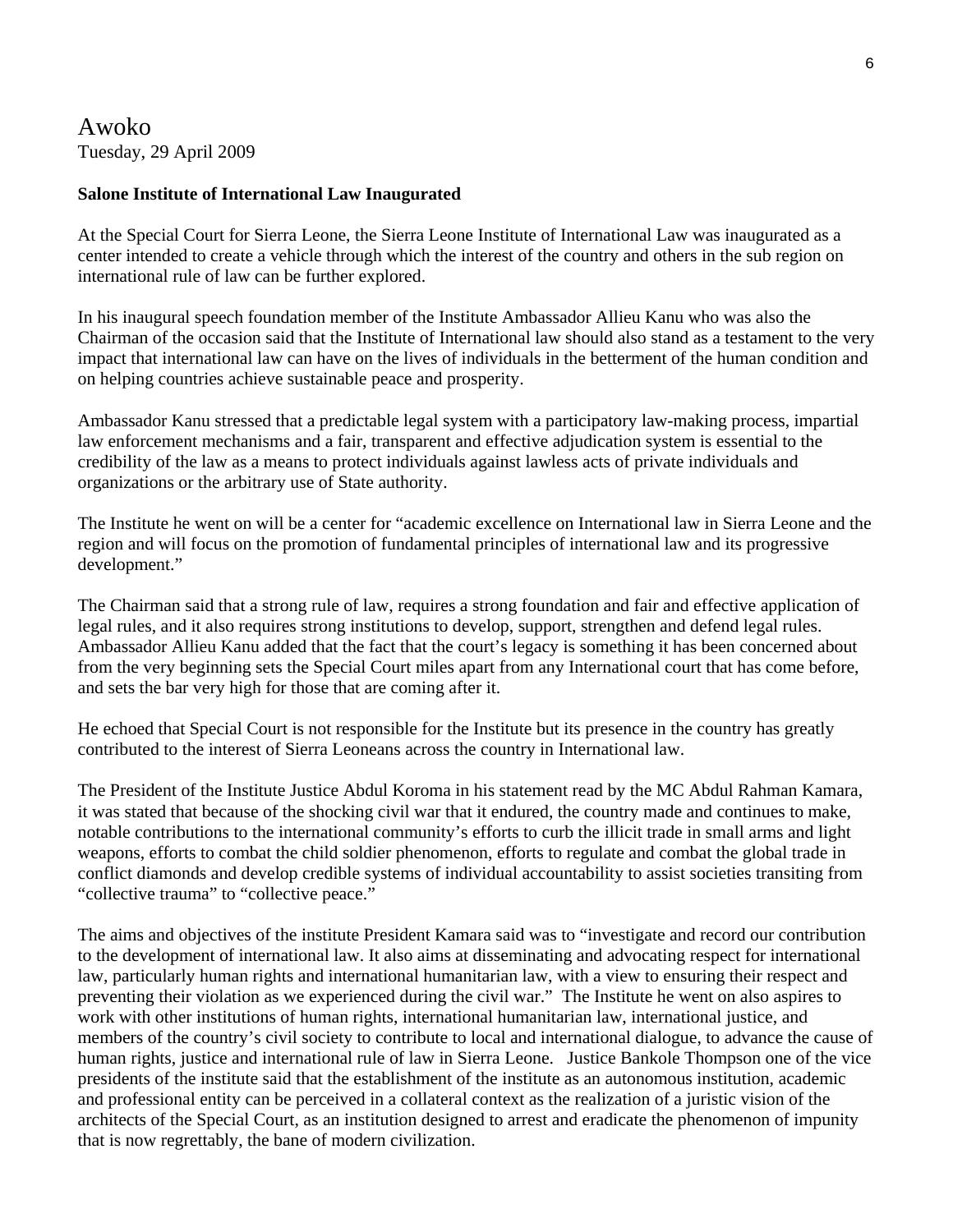### Cocorioko website Monday, 4 May 2009

#### **"We're coming back home"**

Written by Chernor Ojuku-Sesay : Information Attache : Sierra Leone Embassy, Brussels/EU Monday, 04 May 2009

Sierra Leonean students in Holland universities have promised to return back home at the completion of their academic pursuit to help rebuild the country.

Rugiatu Conteh, a Medical student at the University of Nijmegen and ten others at various universities in Holland made the solemn promise on Saturday, May 2nd during a one-day symposium organised by members of the Sierra Leone Central Union to commemorate the 48th Independence Anniversary of Sierra Leone at the J. F. Kennedylaan in the city of Breda in Holland.

"We're coming back home"

Sierra Leonean students in Holland universities have promised to return back home at the completion of their academic pursuit to help rebuild the country.

Rugiatu Conteh, a Medical student at the University of Nijmegen and ten others at various universities in Holland made the solemn promise on Saturday, May 2nd during a one-day symposium organised by members of the Sierra Leone Central Union to commemorate the 48th Independence Anniversary of Sierra Leone at the J. F. Kennedylaan in the city of Breda in Holland.

The students appealed to the Sierra Leonean audience to encourage their children and their other dependants in Holland to pursue further education rather than just engaging themselves in underpaid factory jobs which, they insisted, are very difficult to come by now due to the global economic recession. "But with proper education, you are sure of getting a better and well secured job", the students lectured.

Delivering his keynote address at the symposium on the theme, "focussing on government policy in strengthening the Diaspora contribution towards the country's social and economic recovery", Ambassador Christian Kargbo informed the audience that President Koroma's top-most priority since assuming office is to encourage Sierra Leoneans in the Diaspora to return home and help in the nation's development.

"To demonstrate his commitment to this call, President Koroma immediately established an Office of the Diaspora right under his supervision at State House to actualise his dream. This is a novelty in the politics of Sierra Leone", Ambassador Koroma stated.

Dr. Christian Kargbo informed the gathering about the transformation that has been carried out at the Registry Department, Customs and Excise Division and the Ministry of Trade and Industry to ease the process of business registration and clearing of goods at the quay.

He admonished Sierra Leoneans living in Holland to be united and law-abiding. "Always remember that you are living in a foreign land. There is no total freedom anywhere. Make sure you operate within the laws of your host country", Dr. Kargbo concluded.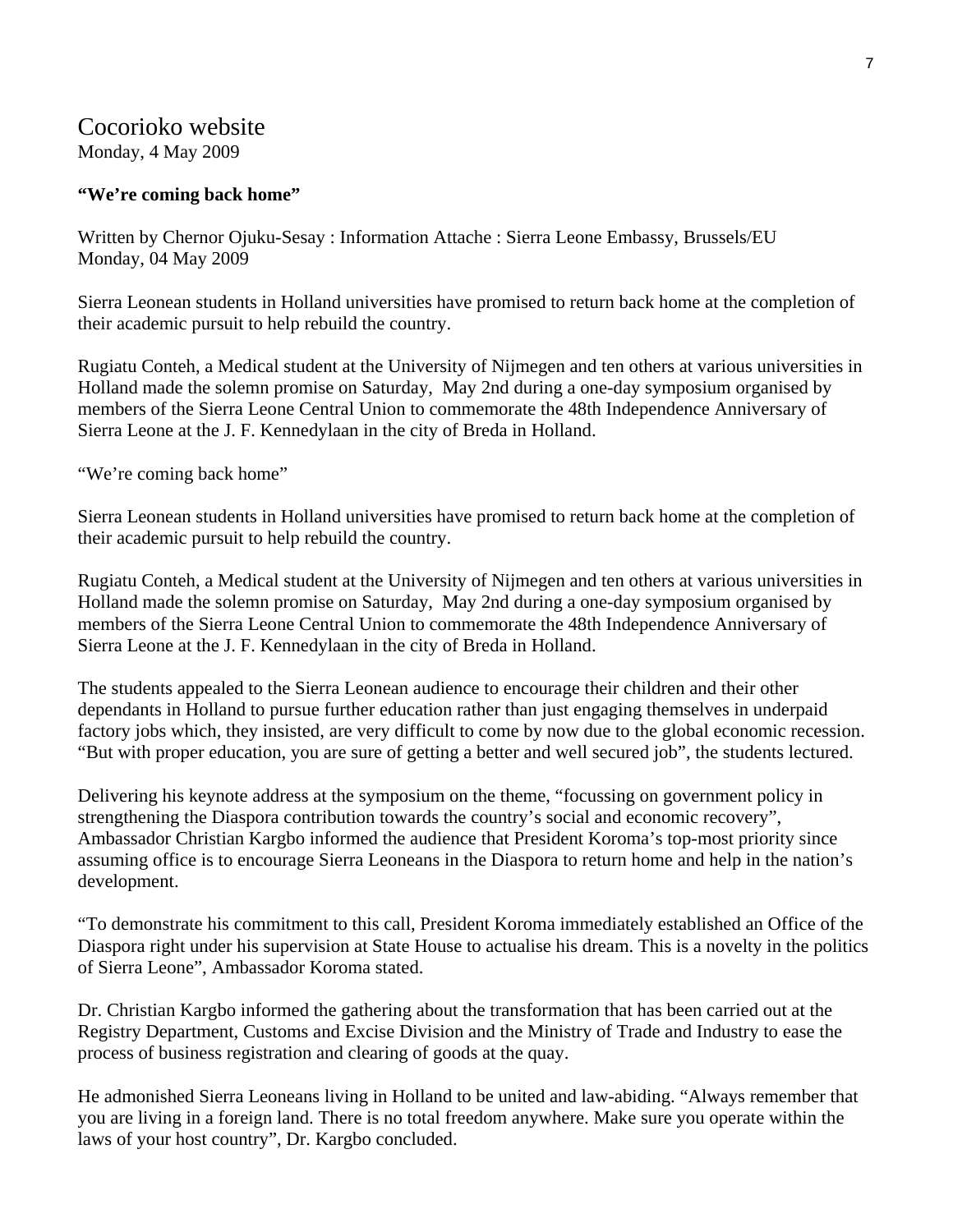Speeches were also delivered by Michael Kalainkay, Chairman of WE CARE FOUNDATION in Netherlands and Solomon Moriba who spoke on the "effect of the Special Court for Sierra Leone on Sierra Leoneans living in Netherlands".

The speeches were interspersed with cultural displays from the Sierra Leone Cultural Dance group in Tilburg (Holland) and the Sierra Leone International Gospel House of Worship Choir in Eindhoven.

By Chernor Ojuku Sesay Information Attache

Sierra Leone Embassy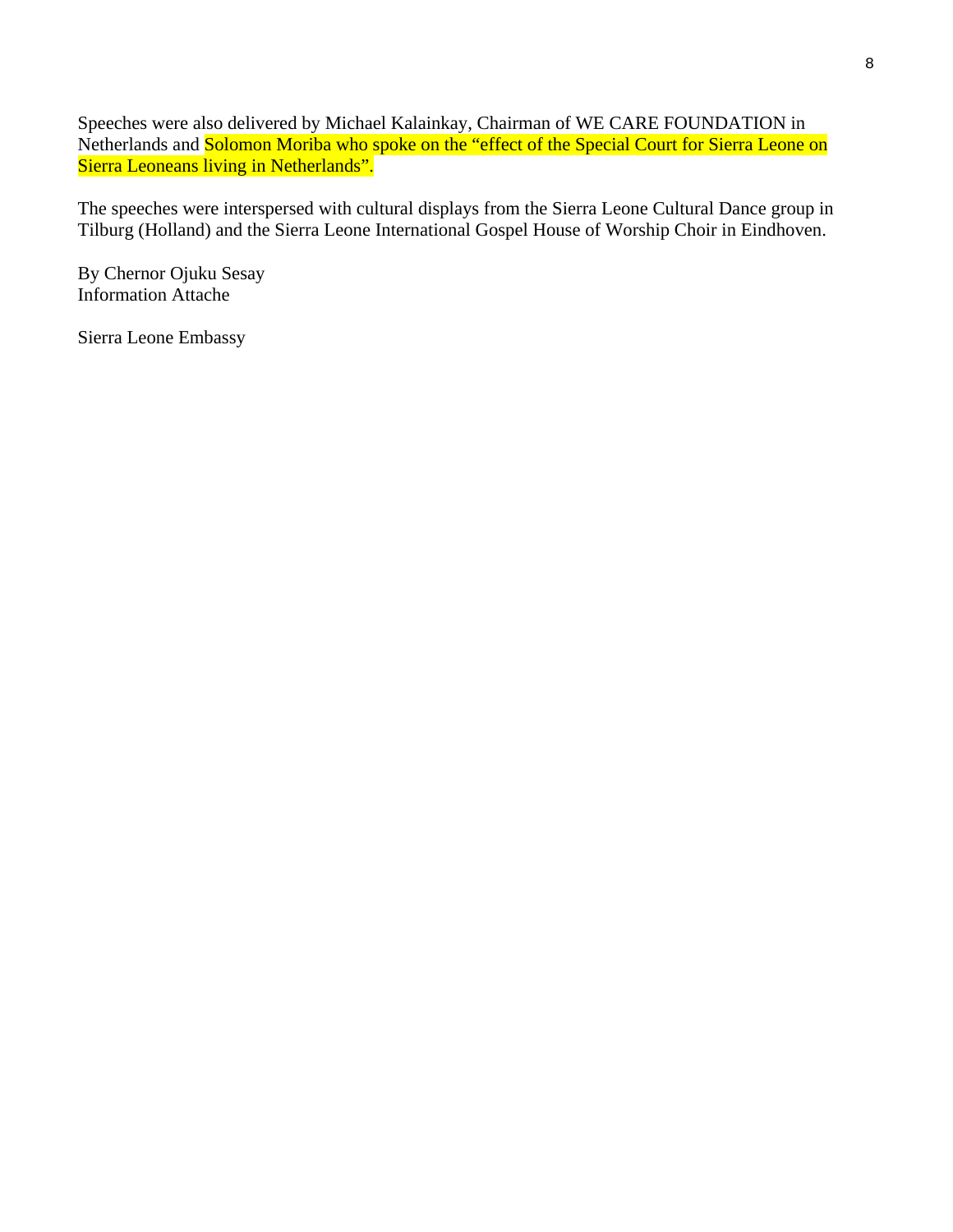

United Nations Mission in Liberia (UNMIL)

## **UNMIL Public Information Office Media Summary 5 May 2009**

*[The media summaries and press clips do not necessarily represent the views of UNMIL.]* 

## **International Clips on Liberia**

# **AfDB Supports Liberia's Agriculture Sector Rehabilitation Project**

Tunis, May 05, 2009 (African Development Bank/All Africa Global Media via COMTEX) -- The Board approved UA 6 million ADF and UA 0.5 million grants from the Fragile States Facility (FSF), for the Agriculture Sector Rehabilitation Project, which aims at increasing the income of smallholder farmers and rural entrepreneurs including women, on a sustainable basis, as part of the country's efforts to provide food security and reduce poverty. An additional UA 6.0 million to cover the total ADF financing of 12.5 million for the project would be provided during 2010.

It will be implemented in six years under three components: Agriculture Infrastructure Rehabilitation; Agricultural Production and Productivity Improvement; and Project Management.

Eight of Liberia's 15 counties (30 districts) including rice producing counties in the eastern part of the country (Grand Gedeh, River Gee, Grand Kru and Maryland counties); and major cassava producing areas to the north-west (Grand Cape Mount, Bomi, Montserrado and Grand Bassa counties) will be served through the project.

## **International Clips on West Africa**

## **ANALYSIS-Guinea stability rests on election promise**

By Daniel Magnowski and Saliou Samb

CONAKRY, May 5 (Reuters) - Political stability in Guinea rests on the new military junta keeping its promise to hold presidential elections soon, otherwise its broad coalition of support could quickly unravel.

Captain Moussa Dadis Camara's National Council for Democracy and Development (CNDD) swiftly filled a power vacuum in the world's biggest bauxite exporter when former President Lansana Conte died in December after ruling for nearly 25 years.

The bloodless army coup relieved some observers who feared chaos would reign after Conte's death and, for now, opposition politicians, trade unionists and some diplomats appear content to let the military transition run its course.

#### **Local Media – Newspaper**

**Liberia's Biggest Prison Launches Agriculture Training for Inmates**  (The Informer)

• UN Deputy Envoy, Ms. Henrietta Mensa-Bonsu has described an agricultural pilot project for inmates at the National Palace of Corrections "as a bold step towards institutionalizing active programs for rehabilitation of inmates." Ms. Mensa-Bonsu made this statement at the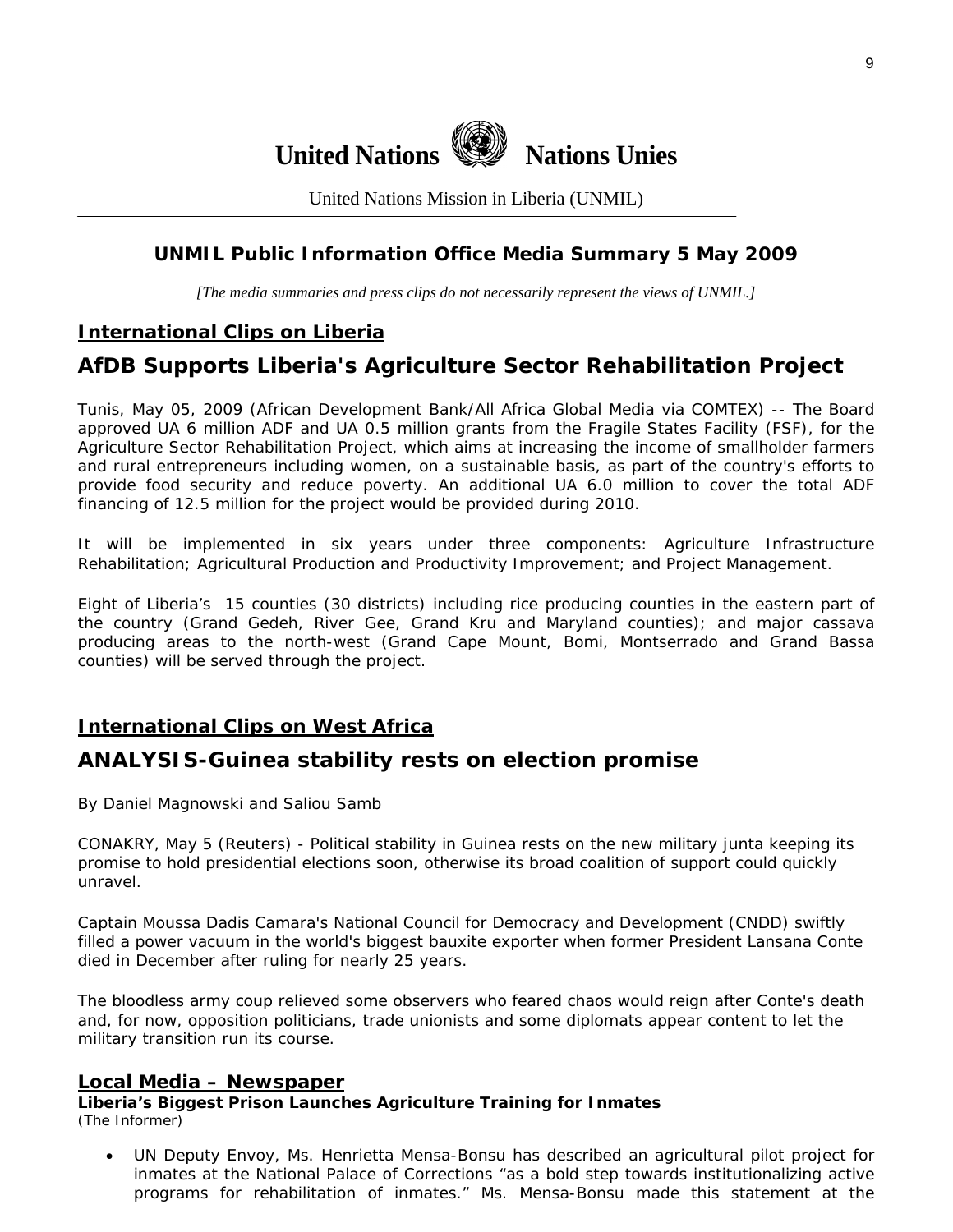weekend at the launch of the project by the Minister of Justice in Zwedru, the provincial capital of southeastern Grand Gedeh County, located on the border with Cote d'Ivoire. The programme sets the basis for the development of an efficient and effective rehabilitation and reintegration programme for prisoners.

#### **LNP Seize US\$750,000.00 Counterfeit Notes**

Daily Observer)

• The Criminal Investigation Division/Crime Service Department (CID/CSD) of the Liberia National Police (LNP) in Margibi County has arrested a 43-year-old Malian national identified as Sekou Susuku with US\$750,000 counterfeit money. Police authorities in the county said the arrest followed a tip-off. Suspect Susuku has meanwhile admitted to the crime and he has been charged with facilitation of counterfeit notes.

#### **Two Lawmakers Disagree Over Census Result**

(Daily Observer, Heritage, The Parrot, The News, The Analyst)

- The media reports that Grand Kru County Senator, Blamo Nelson has differed with Maryland County Representative Bhofal Chambers on calls that the Threshold Bill be suspended for the next 10 years. Addressing a special Intellectual Discourse to commemorate World Press Freedom Day in Liberia, Representative Chambers said the prospect of holding elections in 2011 does not entirely hinge on the threshold bill.
- According to him, the population census results which should form the basis for setting the threshold for constituency delimitation are questionable. Also addressing the forum, Senator Nelson warned that Liberia is on the brink of electoral insecurity, disorder and chaos as activities leading to the conduct of the polls are being stalled due to delays in the passage of crucial electoral bills.

#### **Malaysian Investors Take over Guthrie – President Sirleaf Signs US\$800 Million Deal**

(The Informer)

- President Ellen Johnson Sirleaf has signed a US\$800M Agriculture Concession Agreement for the rehabilitation and expansion of the Guthrie Rubber Plantations. The project is to be undertaken by the Sime Darby Company of Malaysia.
- The agreement represents another step in Government's efforts to develop the agricultural sector of the country and provide more employment opportunities for Liberians, President Sirleaf said during the signing ceremony in Monrovia.
- An Executive Mansion release quotes the President as saying Government was very keen on getting back Guthrie given the Company's impressive track record in Liberia.
- The agreement, the Liberian leader said, sends a strong signal because it demonstrates that the right policies being adopted by Government are attracting investment to the country.
- Guthrie is the country's second largest rubber plantation, covering much of Bomi County and part of Grand Cape Mount County in western Liberia. Guthrie provides employment opportunities and short-term jobs to tens of thousands of Liberians before the civil war erupted in 1989, causing the company to shot down in 1990.

#### **Liberia Allots US\$5M for 40 Primary Schools**

(The Informer)

- The government of Liberia through the Ministry of Education has announced that US\$ 5M has been put aside to construct 4o primary schools in the fifteen counties before next academic year which begins September 2009.
- Minister Joseph Korto said each county will benefit at least two and the most populated counties with limited primary schools will benefit more than two.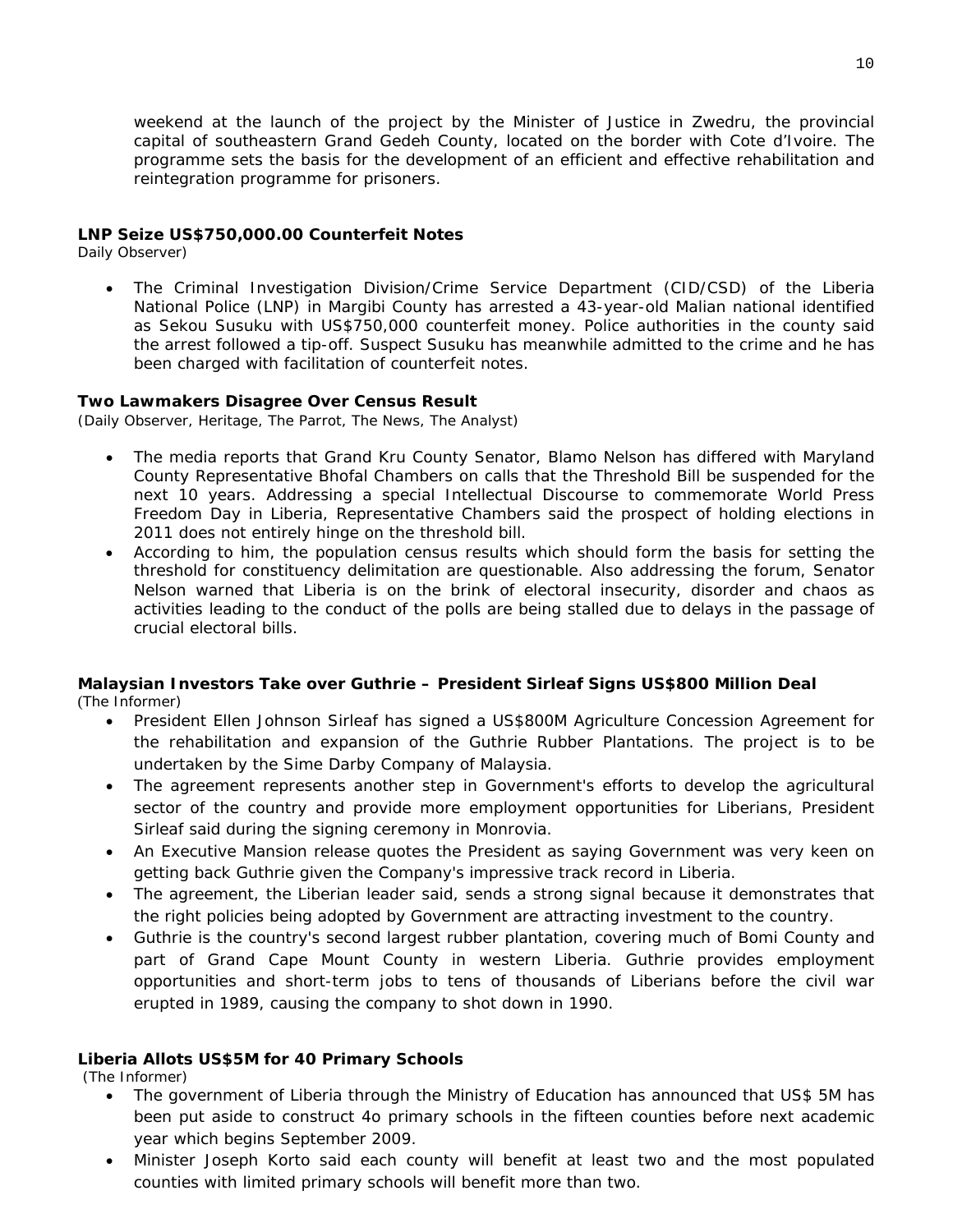- The initiative is part of an effort to enhance the much publicized Poverty Reduction Strategy (PRS) in the country which education happens to be one of the key components.
- He disclosed that since the funds were raised from partners abroad, the money has been deposited at the ECO Bank in Monrovia, ahead of the commencement of the construction work.

**Local Media – Star Radio** *(News monitored today at 09:00 am)* 

#### **Lawmakers Divided Over key Electoral Bill**

(*Also reported on Truth F.M., Sky F.M. and ELBC*)

#### **President Sirleaf in Sinoe County**

- President Ellen Johnson Sirleaf is in Sinoe County to hold meetings with county officials and residents on government's development initiatives.
- According to an Executive Mansion release, the President is expected to dedicate a city hall, an official residence and a guest house in Bilibokree, Juarzon Statutory District.

(*Also reported on Truth F.M., Sky F.M. and ELBC*)

#### **VP Boakai Presents €10,000 to Liberia's Medical School**

- Vice President Joseph Boakai has presented a check for ten thousand Euros to the administration of the University of Liberia(UL) for use by the A.M Dogliotti College of Medicine.
- Vice President Boakai said the money was donated to the Medical College by an Italian philanthropist, Varo Junior Macchi who was moved by the condition of students at the medical college.
- Receiving the check, UL's President Dr. Emmett Dennis said the university appreciates the donation, especially at this time when the medical school is a priority for the post-war country.
- The medical school at the University of Liberia is named after an Italian.

\*\*\*\*\*\*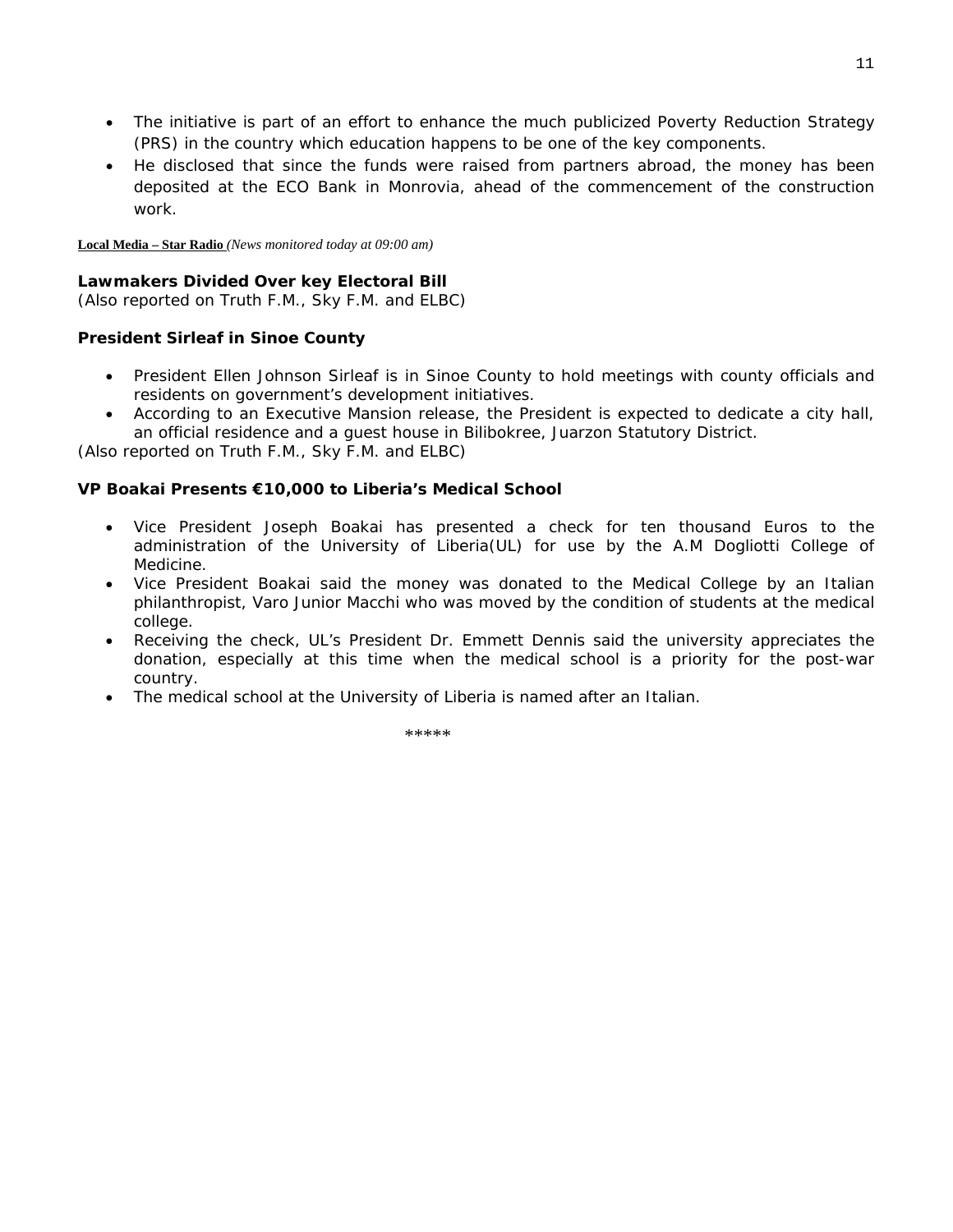

United Nations Mission in Liberia (UNMIL)

## **UNMIL Public Information Office Media Summary 4 May 2009**

*[The media summaries and press clips do not necessarily represent the views of UNMIL.]* 

## **International Clips on Liberia**

## **Court dismisses Charles Taylor's acquittal motion**

ARTHUR MAX, Associated Press Writer

Source: AP Online Regional - Europe Date: May 04, 2009

THE HAGUE, Netherlands\_Judges on Monday rejected a request by former Liberian President Charles Taylor for an immediate acquittal on war crimes charges, saying he must answer allegations that he was part of a campaign to terrorize Sierra Leone's population through murder, rape and mutilation.

The U.N.-backed Special Tribunal for Sierra Leone ordered Taylor's trial to resume on June 29 with the opening of the defense. Defense attorney Courtenay Griffiths said he will call Taylor to the stand to testify in his own defense.

Prosecutors concluded their case against Taylor in February. The defense then asked the court to acquit Taylor, arguing that prosecutors had presented insufficient evidence linking him to atrocities for the trial to proceed.

The judges, however, cited testimony from 91 witnesses alleging that Taylor, along with Sierra Leone rebels, recruited child soldiers and sent them to kill and mutilate civilians; that he had people killed who interfered with his plans; and that he was responsible for sexual slavery, cruelty and pillaging.

The court "dismisses the defense motion in its entirety," said Judge Richard Lussick. Prosecutors had presented evidence "capable of supporting a conviction" against Taylor on all 11 counts he is facing, the judge said.

## **War Crimes Court Rejects Taylor's Acquittal Bid, Trial to Continue**

Source: AFP World News / English Date: May 04, 2009

THE HAGUE, May 4, 2009 (AFP) - Former Liberian president Charles Taylor lost a bid Monday for his acquittal on war crimes charges in the Special Court for Sierra Leone, which set June 29 as the date for the start of his defence case.

"The (trial) chamber ... dismisses the defence's submission in its entirety," judge Richard Lussick ruled in an application for Taylor's acquittal at the close of the prosecution case.

Taylor is charged with 11 counts of war crimes and crimes against humanity stemming from his support of Revolutionary United Front (RUF) guerrillas in neighbouring Sierra Leone's 1991-2001 civil war.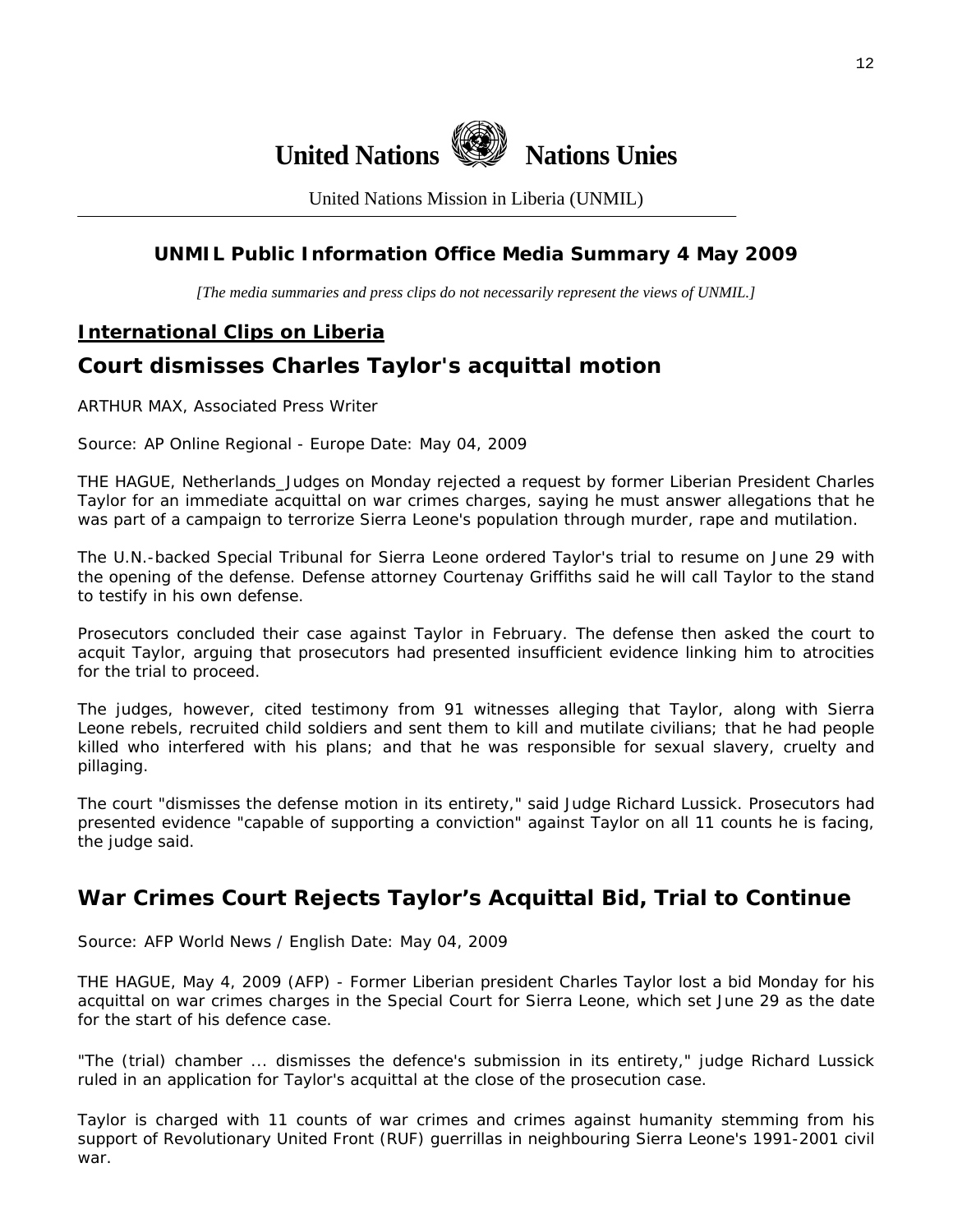There was evidence on which a court may eventually find that Taylor had been involved in a campaign to terrorise the civilian population of Sierra Leone, during which civilians were killed, raped and mutilated, the judge said.

## **Charles Taylor defence to open June 29: court**

Source: AFP World News / English Date: May 04, 2009

THE HAGUE, May 4, 2009 (AFP) - The Special Court for Sierra Leone Monday said the defence case in the war crimes trial of former Liberian president Charles Taylor would open June 29, with Taylor likely to be the first witness.

"We are of the view that a reasonable and appropriate date for the start of the defence case is Monday, 29 June, 2009," Judge Richard Lussick ruled, dismissing a request by the defence for a delay.

The court set the June 29 date after Taylor lost a bid for his acquittal on charges of war crimes and crimes against humanity. His lawyers have previously said they expected he would be the first to take the stand.

Taylor is charged with 11 counts of war crimes and crimes against humanity stemming from his support of Revolutionary United Front (RUF) guerrillas in neighbouring Sierra Leone's 1991-2001 civil war.

## **Sime Darby to develop Liberia palm, rubber estates**

Source: AFX International Focus Date: May 04, 2009

KUALA LUMPUR, May 4 (Reuters) - Sime Darby, Malaysia's biggest listed firm, will initially spend 70 million Malaysian ringgit (\$19.87 million) to develop palm oil and rubber estates in Liberia, the company said on Monday.

Sime Darby did not give the total investment for the 63-year concession but an industry source familiar with the transaction said total spending would eventually amount to \$800 million. The deal comes as Malaysia has just about 100,000 hectares left for expanding oil palm plantations. Sime Darby will start working on 10,000 hectares first in Liberia.

'It is increasingly difficult to acquire arable plantation land in Asia and thus it is imperative that new frontiers be sought to meet increasing demand,' said Ahmad Zubir Murshid, chief executive of Sime Darby, in a statement.

### **International Clips on West Africa**

# **Against Sexual Violence - Solidarity Among African Women**

#### By Wambi Michael

Kampala, May 04, 2009 (Inter Press Service/All Africa Global Media via COMTEX) -- Increased cases of rape and sexual abuse of women and girls is closely associated with armed conflict and its aftermath in Africa.

"Rape has been used as a weapon of war by militia, and this hurts women forever, because even in peacetime you find little response in terms of repairing the effects and providing justice," Marie Jalloh told IPS.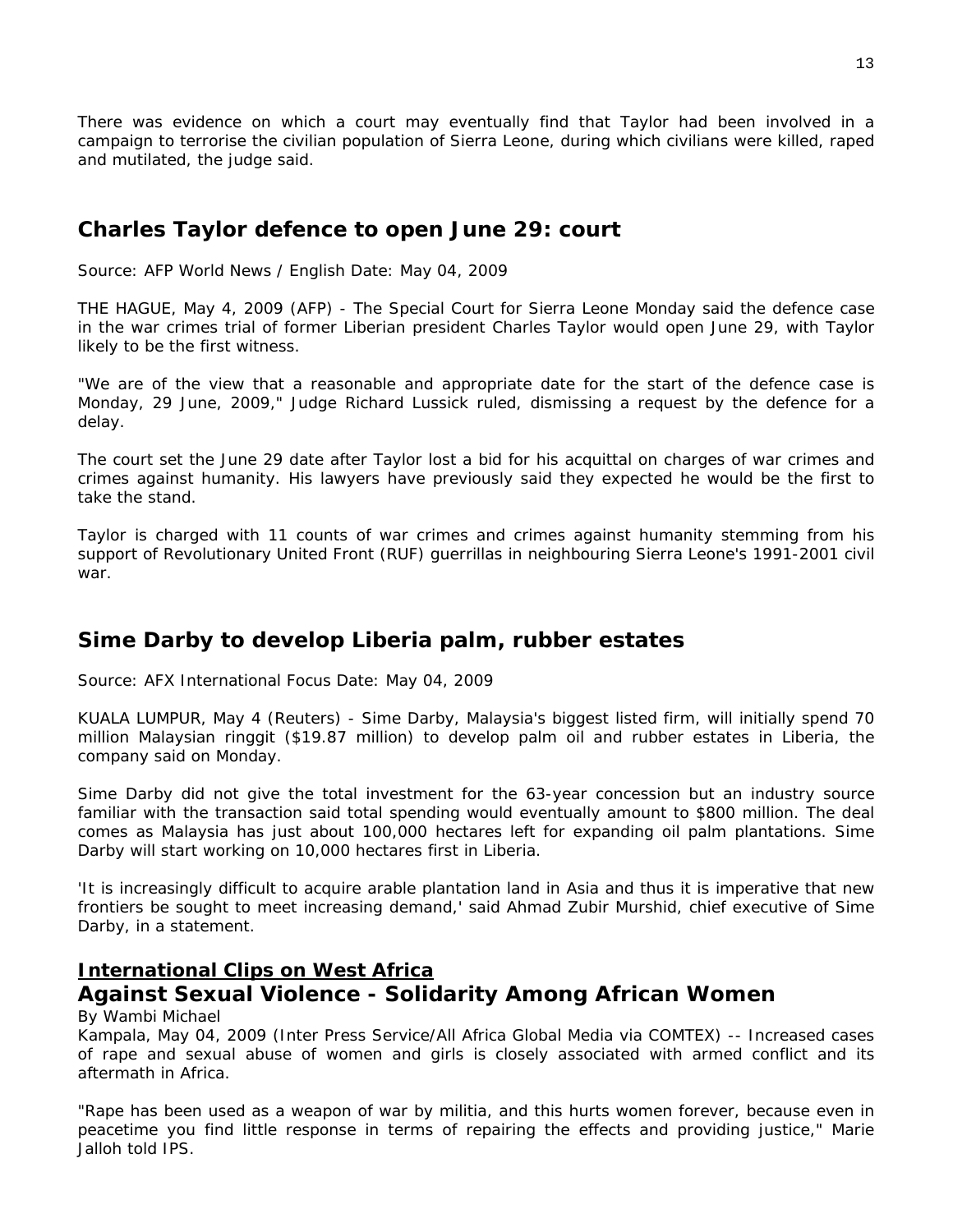Jalloh, a member of Parliament from Sierra Leone was among the gender activists brought together in Kampala between April 28-29 by Akina Mama wa Africa - the name means "solidarity among African women" in Swahili, and the organization has worked to support African women in identifying issues and organizing around them since 1985 - to discuss ways of strengthening the women's movement against gender-based violence in conflict and post-conflict Africa.

#### **Local Media – Newspaper**

#### **Bryant, Others' Acquittal Disappoints President Sirleaf**

(Daily Observer, National Chronicle, The Inquirer, New Vision)

- President Ellen Johnson Sirleaf has reacted to a jury acquittal of former officials charged with corruption, stating "the Executive Mansion is deeply disappointed" by the decision reached by the jury to drop charges against the former officials.
- The President's reaction was contained in a statement she handed out at the Saturday evening's tête-à-tête with editors and media managers in Monrovia. President Sirleaf however said the Executive Mansion accepts the verdict of the court and would like to move on.
- She said her government remains relentless in its commitment to continue the fight against corruption in the country saying four bills have been brought by a Special Grand Jury insitting to indict individuals on corruption charges.

## **Several "Gangsters" Arrested Over Flogging of Police, Commerce Inspectors**

(Liberian Journal)

- Police in Monrovia have arrested several persons in connection with the alleged flogging and wounding of six police officers and four Inspectors of the Commerce Ministry. Speaking to journalists at the weekend, the Inspector General at the Commerce Ministry, Maceatog Wleh said the officers and commerce inspectors were allegedly manhandled by men claiming to be cement dealers.
- At the same time, the Commerce Ministry has announced the closure of more than six depots around the cement factory in the Freeport area. The Ministry said the move was necessary because the dealers were involved in hiking the price of cement.

#### **Ex-Liberian Rebel Leader Arrested in Guinea**

(Daily Observer)

[SIC] Confirmed reports reaching the Daily Observer indicate that Sekou Damate Conneh, former Supreme Commander of the defunct armed rebel movement, Liberia United for Reconciliation and Democracy (LURD), has been arrested in Guinea. Mr. Conneh is reportedly undergoing intense investigations by Guinean security personnel. According to the reports, the former LURD Commander was arrested early last week and taken to the country's highest military prison outside the capital, Conakry. Liberia's National Security Minister, Peter Bonner Jallah confirmed the arrest and said Mr. Conneh was arrested based on intelligence he passed on the new military rulers in Guinea which could not be authenticated.

#### **Justice Minister Rebuffs Calls for His Resignation**

(Public Agenda, Liberian Journal, New Vision, Liberian Express, New Democrat, The Inquirer, The Analyst)

- The media reports that Justice Minister Philip Banks has reacted harshly to calls for his resignation over the nearly half a million dollars seized from a Nigerian businessman. Minister Banks said those advocating his dismissal or resignation should "shut up" until they investigate the issue.
- On Friday, the Executive Director of the Catholic Justice and Peace Commission (JPC), Cllr. Augustine Toe called for Minister Banks dismissal if he did not resign.